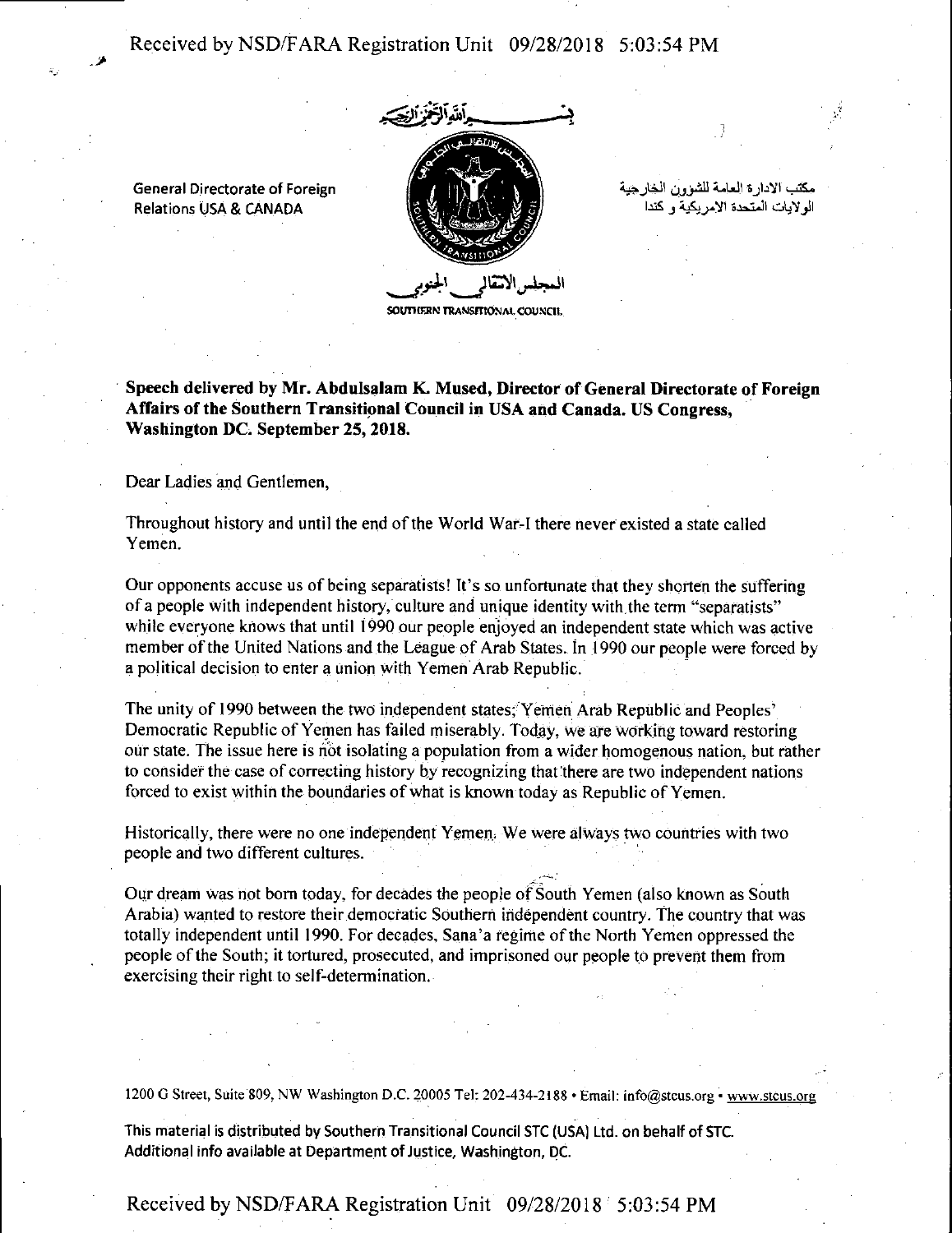## Received by NSD/F ARA Registration Unit 09/28/2018 5:03:54 PM



. مكتب الادارة العامة للشوون الخارجية<br>الولايات المتحدة الامريكية و كندا

General Directorate of Foreign Relations USA & CANADA

**SOUTHERN TRANSITIONAL COUNCIL** 

Today, the political ambitions of our people are translated by the emergence of its moderate forces that fight for peace and stability in the region.

The people of the South were the first to raise the awareness regarding the destructive role of Iran in Yemen.

Southern forces defeated Iran-backed militias and drove them away from every single city in the South of Yemen. In the North, the so called legitimate government failed to achieve a complete liberation of any province. Southerners did liberate areas in the North on behalf of this government.

AI-Amalika Southern forces (Giants Brigades) liberated wide areas in the Western Coastline up to Al-Huydiadah seaport, almost liberating it from Houhtis to put an end to Iranian ambitions and their threat to international shipping lanes and the security of the whole region.

Southern resistance forces proved its status as a dependable partner in the fight against Al-Qaeda, Daesh (ISIS), and Houthis altogether with a support from Arab Coalition led by Saudi Arabia, and direct logistic assistance form United Arab Emirates and USA.

We are confronting Iran in order to secure the Red Sea and Arab Gulf region. In doing so we are contributing to preventing Houthis from becoming another Hizbu-Allah at the southern boarders of our brotherly neighbor and the home of Holly Islamic sites, the Kingdom of Saudi Arabia. Houthis continue their threat to Saudi Arabi by sending their lrania-made ballistic missiles against Saudi southern cities.

Our priority today is to bring peace and security to the.region and to counter the threats of Iranian-backed Houthi militias that's dragging our region to a chaotic situation. Our other priority is to alleviate the daily sufferings of our people which are caused by the failure of the government and its rampant corruption.

Until today, the so called legitimate government of Yemen, that supposed to be the partner of the Arab coalition, is counting on the Muslim Brotherhood as the main player that control the

1200 G Street, Suite 809, NW Washington D.C. 20005 tel: 202-434-2188 • Email: info@stcus.org • www.stcus.org

This material is distributed by Southern Transitional Council STC (USA) Ltd. on behalf of STC. Additional info available at Department of Justice, Washington, DC.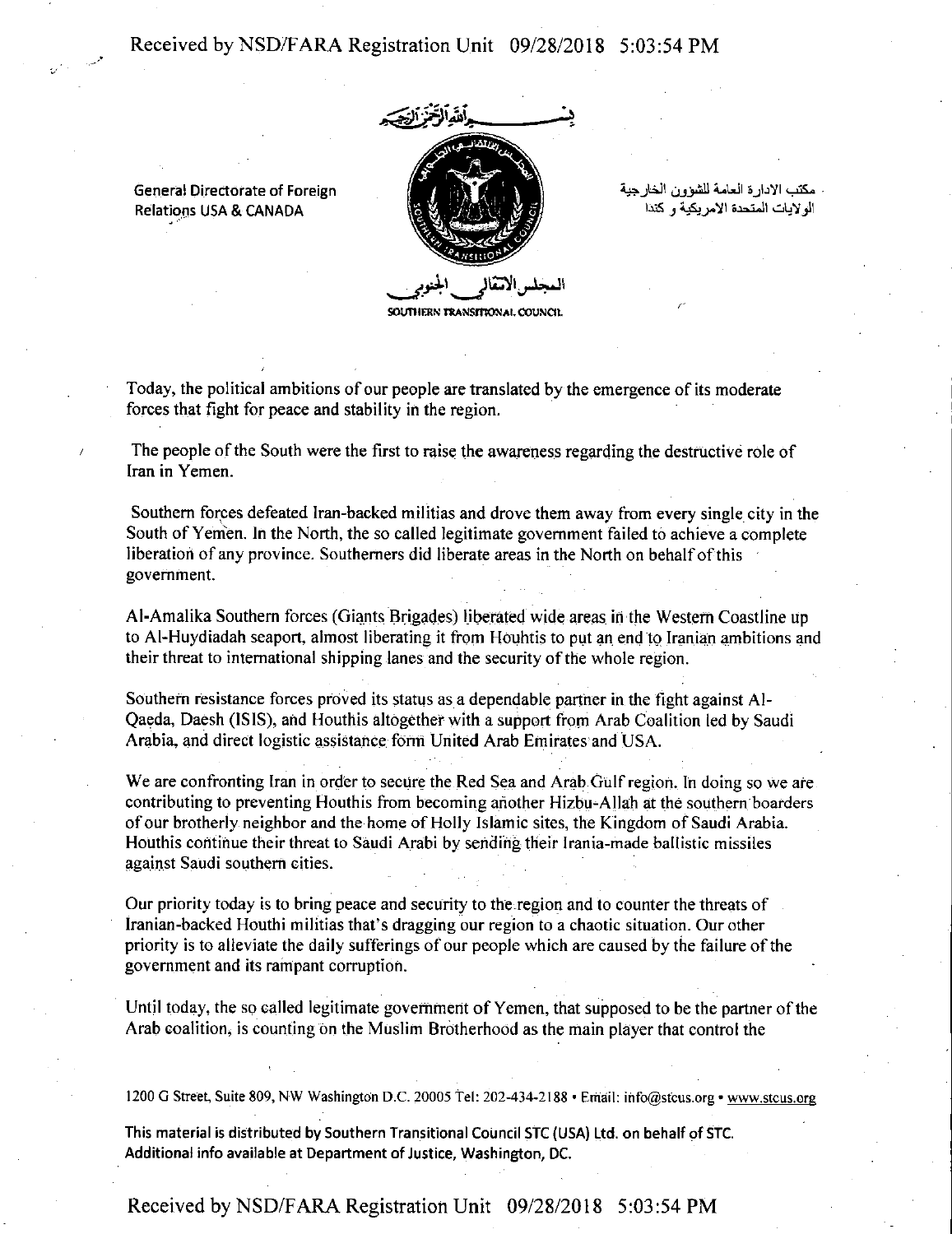Received by NSD/FARA Registration Unit 09/28/2018 5:03:54 PM

General Directorate of Foreign Relations USA & CANADA



مكتب الإدار ة العامة للشوون الخارجية الو لاتات المتحدة الأمر بكية و كندا

**SOUTHERN TRANSITIONAL COUNCIL** 

government's political decision. For more than four years, this government is recycling the problems that face the country without solving any of them.

Famine, lack of basic services and the wide spread of diseases are adding to the suffering of the people, while the government continues being indifferent and unresponsive to such sufferings. The government is unconcerned with the lives of people, especially the children, the ill and elder citizens who are dying almost every day.

The Southern Transitional Council (STC) is the broad political umbrella for Southerners who want freedom and independence to their people. The STC struggles on several fronts; it continues to confront Houthis and terrorists. Politically, the STC is reaching out to the international community to gain the world's recognition of the right of our people to selfdetermination and rebuilding their own new democratic, free and independent state, after being denied from such right for a long time.

We ask your support for our people's right to self-determination. We are confident that solving the Southern cause will positively contribute to the peace and security of the whole region.

The emergence of an independent southern state does not mean an eruption of a new conflict, but in the contrary such development will create the desired stability for exchanging common interests in the region and establishing long and last peace with our neighbors.

Any attempt to exclude STC from the peace negotiations in Yemen will have negative consequences, as we will not accept any compromise against the right of our people to gain their freedom and self-determination.

We have common dominators with the USA; confronting Iranian expansion and their proxies and fighting Al-Qaeda and Da'esh (ISIS) and all forms of extremism and terrorism. We have also common strategic and economic interests at .present and in the future.

1200 G Street, Suite 809, NW Washington D.C. 20005 Tel.: 202-434-2188 • Email: info@stcus.org • www.stcus.org

This material is distributed by Southern Transitional Council STC (USA) Ltd. on behalf of STC. Additional info available at Department of Justice, Washington, DC.